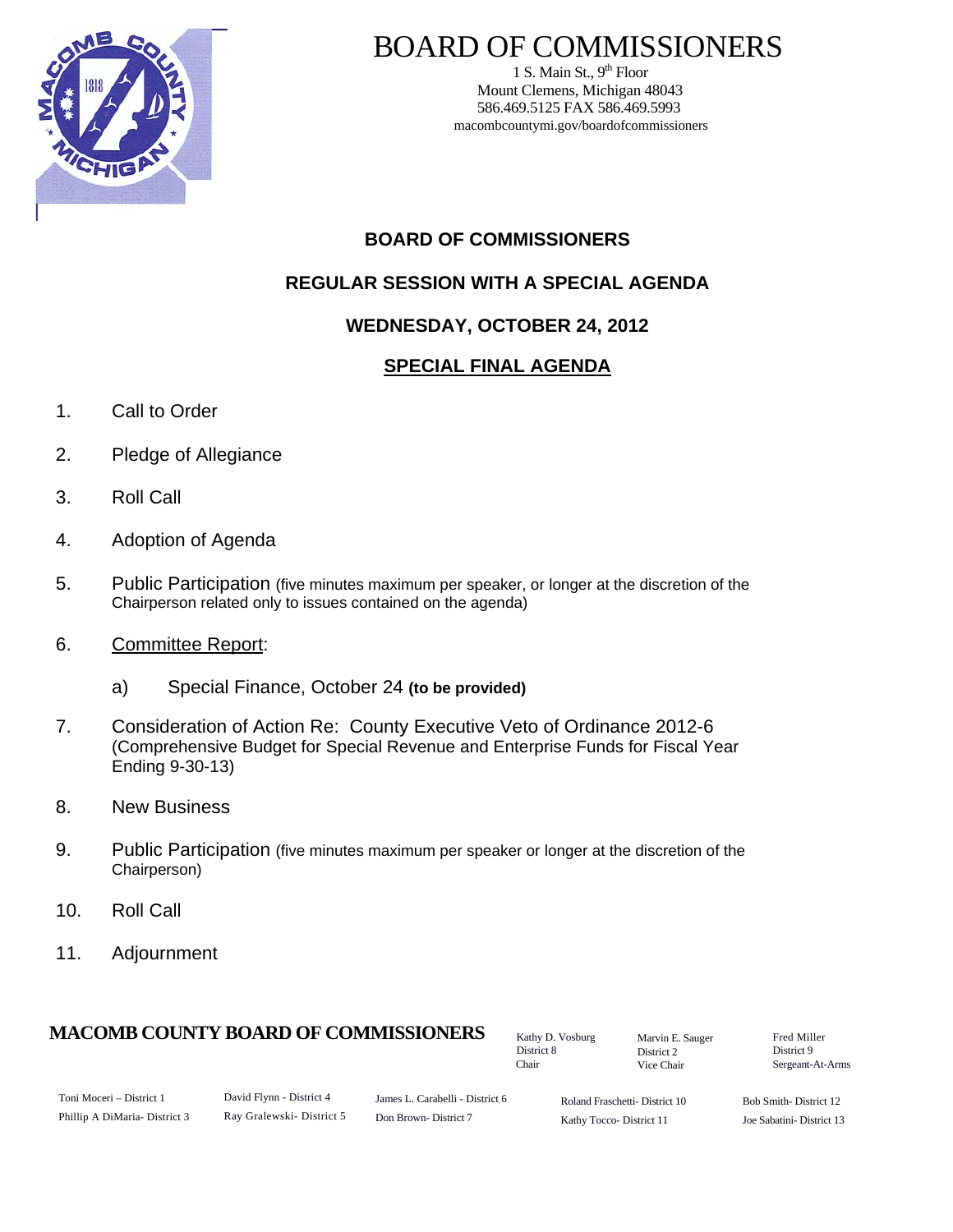

# BOARD OF COMMISSIONERS

1 S. Main St.,  $9<sup>th</sup>$  Floor Mount Clemens, Michigan 48043 586.469.5125 FAX 586.469.5993 macombcountymi.gov/boardofcommissioners

**October 24, 2012** 

## **TO: BOARD OF COMMISSIONERS**

**FROM: DON BROWN, CHAIR FINANCE COMMITTEE** 

#### **RE: RECOMMENDATION FROM SPECIAL FINANCE COMMITTEE MEETING OF OCTOBER 24, 2012**

At a **special** meeting of the Finance Committee, held Wednesday, October 24, 2012, the following recommendation was made and is being forwarded to the Full Board for approval:

## **1. COMMITTEE RECOMMENDATION – MOTION (SEE ATTACHED)**

A MOTION WAS MADE BY VOSBURG, SUPPORTED BY CARABELLI, TO RECOMMEND THAT THE BOARD OF COMMISSIONERS CONCUR IN THE REQUEST OF CHIEF JUDGE DAVID VIVIANO OF THE 16<sup>TH</sup> JUDICIAL CIRCUIT AND MACOMB COUNTY PROBATE COURTS, WITH THE SUPPORT OF THE OFFICE OF COUNTY EXECUTIVE, AND APPROVE THE REQUEST FOR A WAIVER OF THE REQUEST FOR PROPOSAL (RFP) REQUIREMENT IN THE CURRENT MACOMB COUNTY PURCHASING POLICIES AND PROCEDURES IN ORDER TO ENTER INTO A CONTRACT WITH IMAGESOFT, INC., FOR E-FILING AND DOCUMENT MANAGEMENT PRODUCTS AND SERVICES; THE COST FOR THE COURT TO CONVERT TO IMAGE SOFT DOCUMENT MANAGEMENT AND FOR THE INITIAL WORKFLOWS IS \$260,274; THE PROPOSED CONTRACT DOES REQUIRE A 50/50 FEE SPLIT ON THE E-FILING REVENUES FOR THREE YEARS FOR SPECIFIC CASE TYPES, WHICH IS CONSISTENT WITH OTHER COURT E-FILING CONTRACTS ACROSS THE STATE; FURTHER, A COPY OF THIS BOARD OF COMMISSIONERS' ACTION IS DIRECTED TO BE DELIVERED FORTHWITH TO THE OFFICE OF THE COUNTY EXECUTIVE. **THE MOTION CARRIED.** 

## **A MOTION TO ADOPT THE COMMITTEE REPORT WAS MADE BY CHAIR BROWN, SUPPORTED BY VICE-CHAIR CARABELLI.**

### **MACOMB COUNTY BOARD OF COMMISSIONERS** Fathy D. Vosburg Martin E. Square Fred Miller

Kathy D. Vosburg District 8 Chair

Marvin E. Sauger District 2 Vice Chair

District 9 Sergeant-At-Arms

Toni Moceri – District 1 Phillip A DiMaria- District 3 David Flynn - District 4 Ray Gralewski- District 5

James L. Carabelli - District 6 Don Brown- District 7

Roland Fraschetti- District 10 Kathy Tocco- District 11

Bob Smith- District 12 Joe Sabatini- District 13

1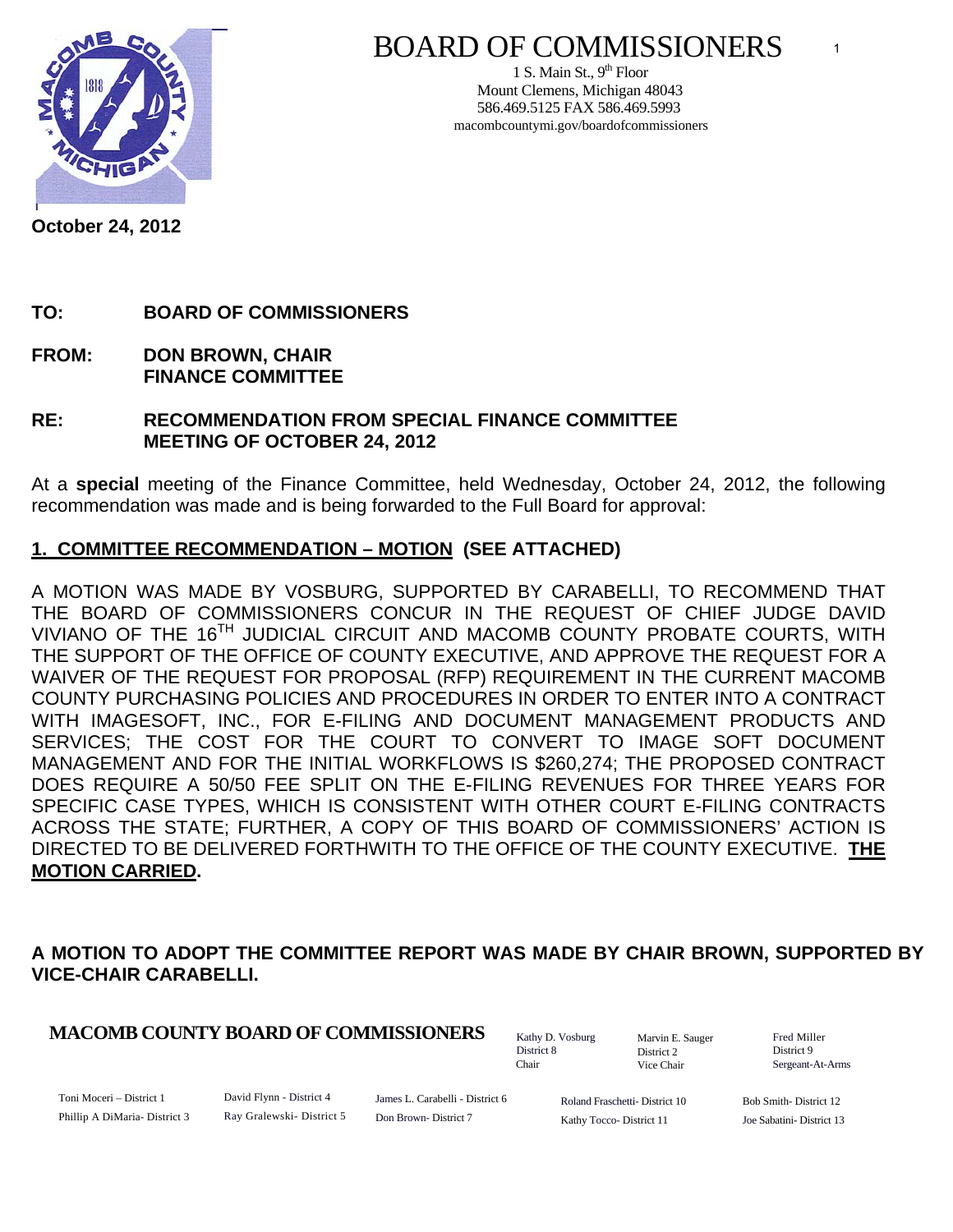**AGENDA ITEM:\_\_\_\_\_\_\_\_\_\_\_\_\_\_\_\_\_\_\_\_\_\_\_\_\_\_\_\_\_\_** 

#### **MACOMB COUNTY, MICHIGAN**

**RESOLUTION TO** Concur in the request of Chief Judge David Viviano of the 16<sup>th</sup> Judicial Circuit and Macomb County Probate Courts, with the support of the Office of County Executive, and approve the request for a waiver of the Request for Proposal (RFP) requirement in the current Macomb County Purchasing Policies and Procedures in order to enter into a contract with ImageSoft, Inc. for e-filing and document management products and services. The cost for the Court to convert to ImageSoft document management and for the initial workflows is \$260,274. The proposed contract does require a 50/50 fee split on the e-filing revenues for three years for specific case types, which is consistent with other Court efiling contracts across the state. **\*(see below)** 

#### **INTRODUCED BY** Commissioner Phillip DiMaria, Chair, Justice and Public Safety Committee

**\***Justice and Public Safety Committee Chair DiMaria waived this item to the October 24, 2012 special meeting of the Finance Committee.

Note: See attached two-page memorandum dated October 17, 2012 from Chief Judge David Viviano and Jennifer Phillips, Court Administrator.

#### **COMMITTEE/MEETING DATE**

Special Finance Committee 10-24-12

Special Full Board 10-24-12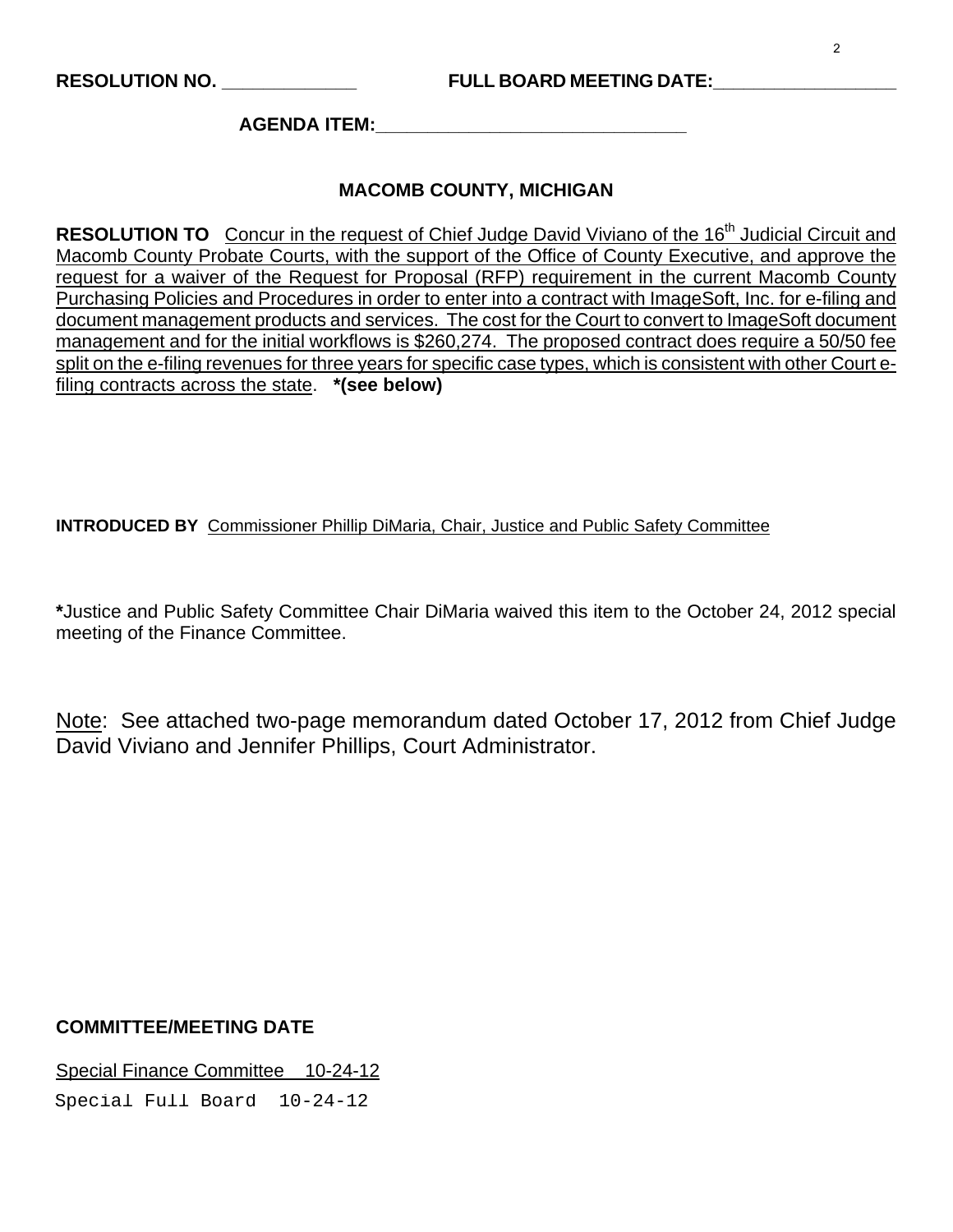#### BOARD OF COMMISSIONERS MACOMB COUNTY, MICHIGAN

Resolution No. 12-

A Resolution to Override the Veto of the Line Items in Ordinance 2012‐6 "Ordinance to Adopt a Comprehensive Budget for the Special Revenue and Enterprise Funds for the Fiscal Year Ending September 30, 2013."

Whereas, section 8.7 of the Home Rule Charter of Macomb County (the "Charter") requires the Commission "before the beginning of each fiscal year" to "adopt a balanced line item operating budget and appropriations ordinance in accordance with the requirements of law;" and

Whereas, pursuant to that Charter provision, on September 29, 2012, the Board of Commissioners enacted Ordinance 2012‐6, "Ordinance to Adopt a Comprehensive Budget for the Special Revenue and Enterprise Funds for the Fiscal Year Ending September 30, 2013;" and

Whereas, the budget so adopted did not alter any of the appropriations requested by the Office of County Executive but simply added more detailed line items to breakdown what were otherwise extremely large budget numbers and the details were, except for the Road Department personnel budget exactly the numbers the Office of County Executive had supplied to the Commission; and

Whereas, the Commission had unsuccessfully sought from the Office of County Executive line item breakdowns of the Road Department \$29.77 million personnel budget into some broad categories; and

Whereas, the Commission then supplied its own approximation of line items while inviting the Office of County Executive to provide an alternative breakdown or corrected figures for the line items; and

Whereas, on October 15, 2012, the County Executive vetoed the line items that ordinance; and

Whereas, the Commission has again invited the County Executive to provide alternative line items breaking down the large budget figures and has communicated to the County Executive that it will consider a budgetary amendment to reflect such an alternative when it is provided by the County Executive; and

Whereas, for the Commission continues to believe it is important for transparency and accountability that County budgets provide line item breakdowns where the budgeted figures are especially large; and

Whereas, some budgets have additional transparency and accountability oversight by other boards but the Roads Department does not have that additional oversight; and